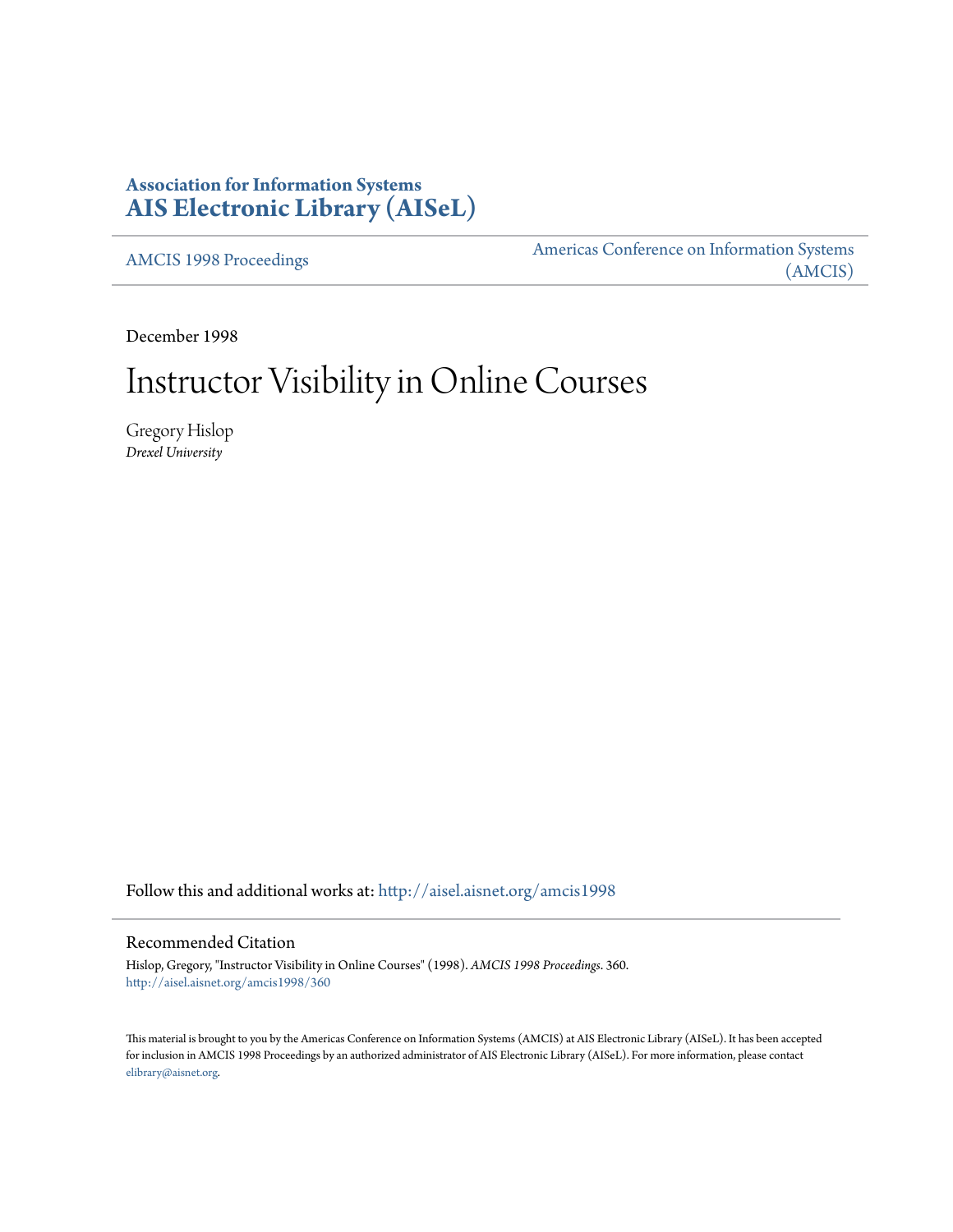## **Instructor Visibility in Online Courses**

## **Gregory W. Hislop** Drexel University

#### **Abstract**

*Participants in an online course are visible when they take actions online that other participants in the course can see. In this paper we discuss the notion of instructor visibility and using visibility effectively. We base this discussion on our experience delivering a graduate degree in information systems by asynchronous learning network (ALN). Students in this program never attend a face-to-face class but interact extensively with instructors and fellow students.*

#### **Being Visible Online**

We are using an Asynchronous Learning Network (ALN) to offer a graduate degree in information systems. Students in this program never need to come to campus since all course activities take place over the Internet. However, our courses are not selfpaced, individual learning experiences. Our design is to use the ALN to emphasize interaction among the participants [Hislop, 1997a]. Our students are information systems professionals who work full time and attend school part time. Figure 1 shows a profile of student characteristics ( $n = 66$ ).

As can be seen from the profile, our students bring a great deal of relevant experience to the degree program. In addition, many of them have a prior I/T degree of some sort. On the other hand, most of them have been away from school for quite a while.

Instructor visibility is a key element in creating the type of online degree we are delivering to these students. In traditional classes students expect to see the instructor during class and during some defined set of office hours. It is part of the synchronous nature of communication in traditional classes that students do not expect much access to the instructor outside of those times. For an asynchronous class, the expectations are considerably different. Students do not expect the instructor to be online all the time, but they do expect the instructor to participate quite frequently.

| Average age                                |    |
|--------------------------------------------|----|
| Average years of full-time work experience |    |
| Prior information technology degree (%)    |    |
| Yes                                        | 46 |
| No                                         | 54 |
| Average years since last degree            |    |

#### **Figure 1. Student Characteristics**

This change in student expectation matches the shift in course activity when you adopt an asynchronous model. By the very nature of the asynchronous approach student activity spreads out much more than the bursts of interaction characteristic of traditional, synchronous classes. Instructors have to adjust their working style to match that shift to a continuous flow of activity.

#### **Frequency of Instructor Participation**

The instructor's role in an online course starts with a student need for regular reassurance that, indeed, the instructor is there and listening. Of

course, in the role of guide the instructor's participation must extend far beyond just demonstrating presence. The online equivalent of "I see." will work as a response occasionally, but for the most part the instructor must be contributing substantively to the online conversation.

There are no fixed rules on level of instructor participation except for being regular, frequent, and generally substantive. Roxanne Hiltz [Hiltz94] alludes to the "perpetual professor" to describe the participation of ALN instructors. Our experience has been that most ALN instructors seem to participate about four or five times each week on average. We have had successful courses with an instructor participating as few as three days each week, and other courses in which instructors participated almost daily. The variation seems to be due to instructor style, nature of the material, and perhaps class size.

We should note too that participation in this sense means that you are posting items that the whole class can see. In an online environment you are only visible by what you post. Checking the status of a class without posting anything is fine, but you need to be mindful that from a student's perspective you are only there when you post something.

This visibility of instructor postings is also a consideration if you are sending email to individual students. There are times when this is a desirable approach (discussed further below), but you need to remember that the rest of the class does not see these postings.

Post course evaluations from several course sections [Hislop, 1997b] provide some insight into student impression about instructor visibility (n=44):

- All of the students felt that the instructor was accessible (100%).
- 40% of the students felt that they communicated more with the instructor than they would have in a traditional class. Another 28% felt that the level of communication was about the same.

#### **Schedule of Instructor Participation**

Instructors as well as students benefit from the flexibility of asynchronous learning. While there is a requirement to participate frequently, the burden of doing that is offset somewhat by having some flexibility in picking the time to participate. Still, the need to participate regularly does limit the instructor's flexibility. It is difficult for an instructor to skip more than a day or two days at most without creating an impression of being "missing in action."